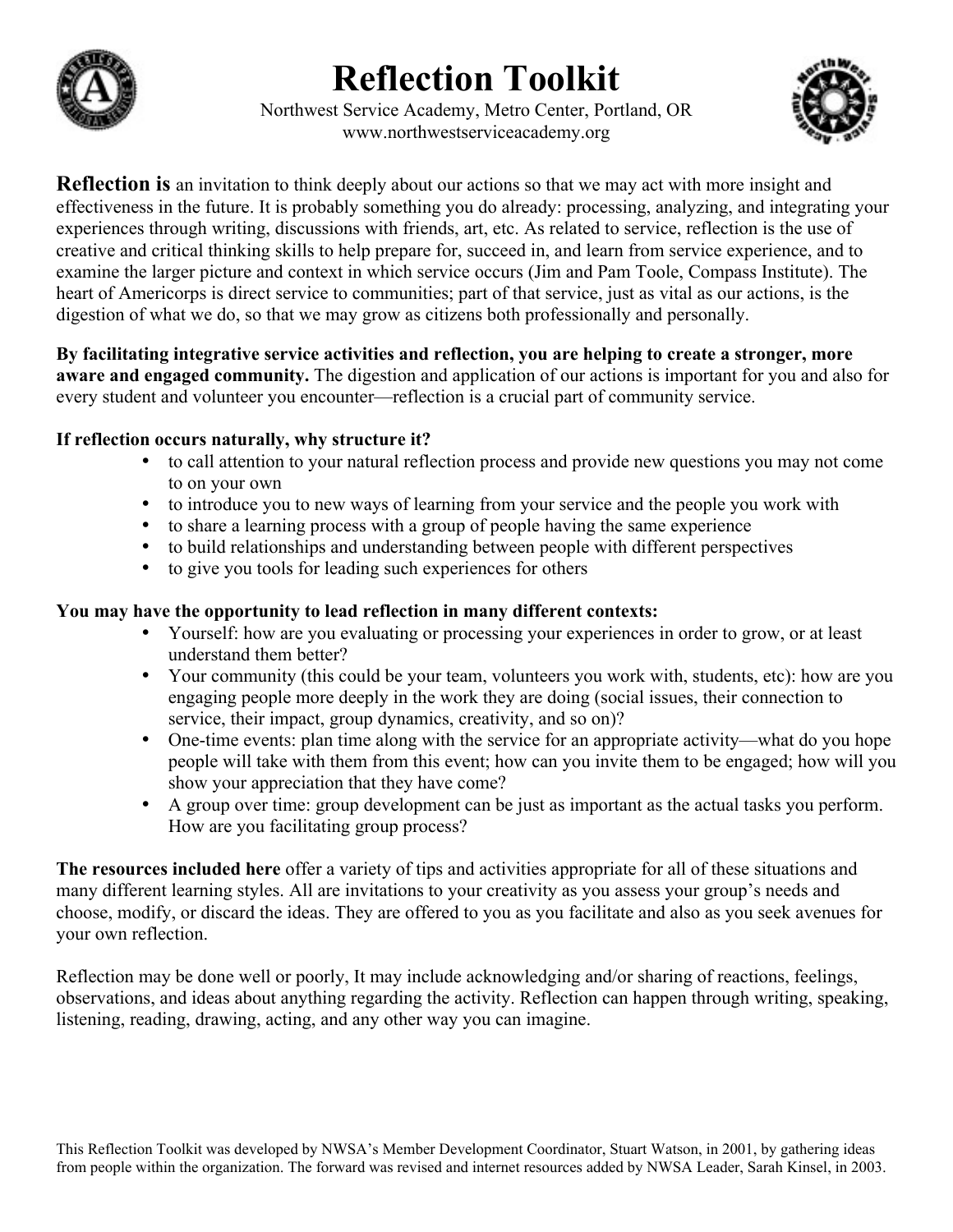### **Benefits of Reflection**

- • Gives meaning to the experience (was goal accomplished, how did we do, how is community served by this, how is this part of a larger effort, etc.)
- Provides an opportunity to establish expectations (individually, team)
- Can help volunteers understand the limitations and opportunities of the service site or community organization
- Relieves tension and provides re-energizing and renewal (especially important when service is emotionally challenging)
- Can create a sense of accomplishment that is crucial, especially where there are limited external rewards
- • Can create a habit of appreciating ourselves
- Integration of service into the rest of one's life—developing a "spirit" of service and civic-mindedness
- • Improved service**—**As volunteers examine the effects of their behavior, they discover ways to improve the quality and quantity of their service.
- Can create a sense of closure, especially important after a long service period, project, or emotional experience.
- Personal and Team Development:

l

- Fosters life-long learning skills—develops an ability to learn from positive and negative experiences
- Reality Check"**—**guards against reinforcing inaccurate perceptions/biases
- Volunteers gain a broader perspective of other's experience
- • Builds community among the volunteers
- Personal Problem solving increases personal empowerment, confidence
- • Group problem solving creates shared understandings, open communication, and better teamwork
- Clarifies values as volunteers confront new situations
- Provides practice clarifying goals and making choices to accomplish these goals
- Encourages volunteers to do higher level thinking, as they look for root causes of complex issues
- Acknowledges gained skills gained builds confidence

*"A mind that is stretched by a new experience can never go back to its old dimensions." –Oliver Wendall Holmes*

<sup>&</sup>lt;sup>1</sup> Info taken from "Learning Through Service," Kate McPherson, Project Service Leadership, and "Possible Outcomes of Service Learning," National Youth Leadership Council.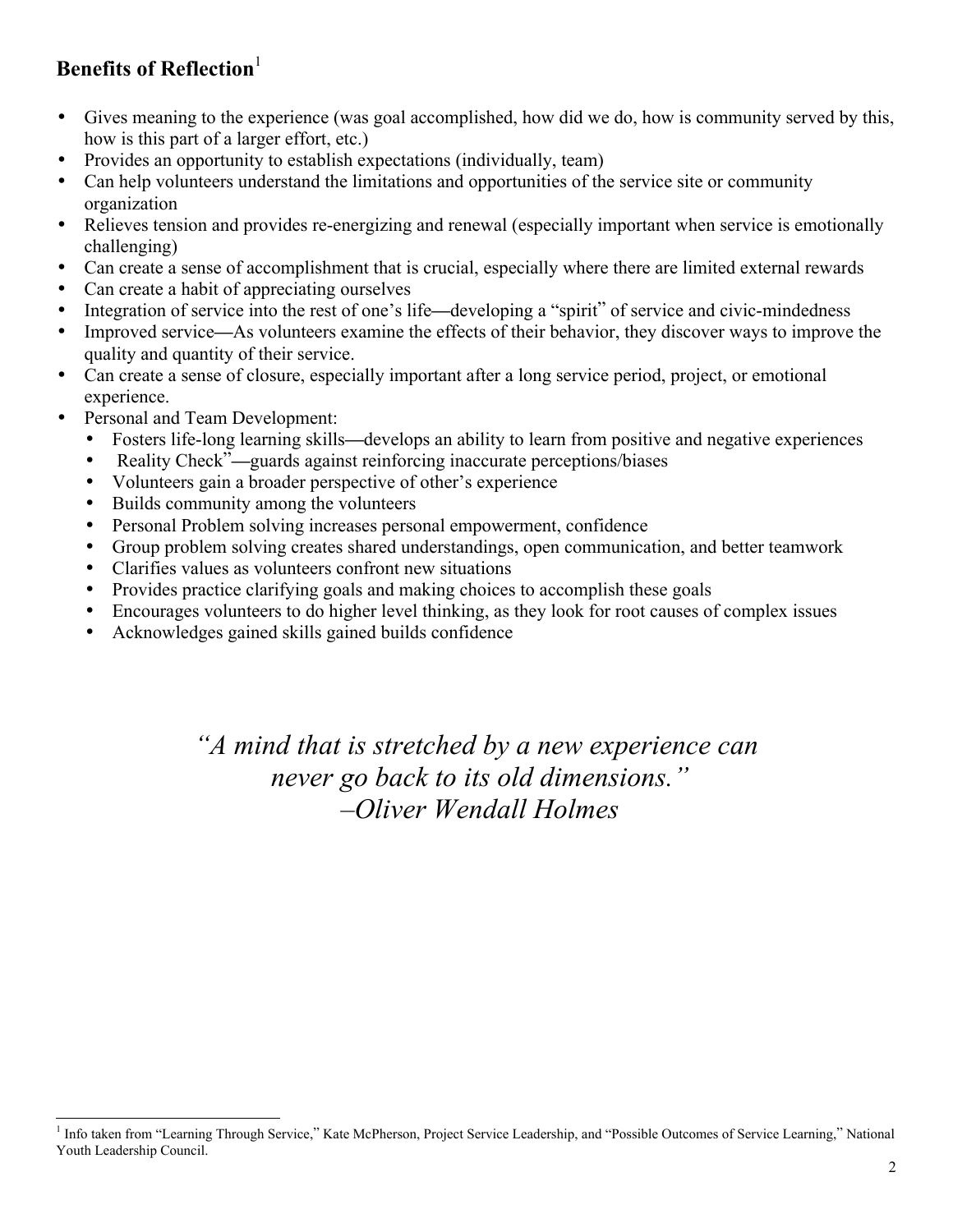# **Tips for Success**

# **Designing a Reflection Activity:**

An effective reflection activity should:

- Have an outcome in mind (i.e. leadership, team building, improved critical thinking, acknowledgment)
- • Be appropriate for the team (age, culture, etc.)
- Happen before, during, and as soon after the service experience as possible
- Be directly linked to the project or experience
- Dispel stereotypes, address negative experiences, increase appreciation for community needs, increase commitment to service
- Be varied for different learning styles, ages, etc.
- Actively involve the service recipients for a really compelling reflection session
- Be facilitated well for maximum participation, creativity, and learning

# **Facilitating a Reflection Activity:**

There is plenty of information and resources available about facilitating group activities. Some specifics for service reflection activities include:

- Seek a balance between being flexible to address member's needs, and keeping the process consistent with the theme. In other words, if some notable incident happens during the day, or has been forming for some time, it will probably be on the member's minds enough to prevent their presence in any other conversation. Thus, even if you have an outcome in mind, what needs to get said may be the most important thing to discuss or reflect upon. Similarly, the conversation cannot be allowed to veer with no focus: Reflection questions often lead to other questions, which lead to other questions . . . while these diversions can lead to great discussion, they can, as easily, go all over the place with little value for participants. Maintain focus by bringing it back to the theme or significant topic, and presenting "so what, now what" questions before leaving a decent topic.
- Use silence: People need some silence to reflect internally, some more than others do. Ask the question then wait.
- Ensure that all participants have an equal opportunity to become involved
- Remember that in a group setting, each member of the group will learn and reflect in a different way. Allow space for diversity; it, too, is part of the reflection process for the group.

*"The meaning of things lies not in the things themselves, but inour attitude towards them." —Antoine de Saint Exupery*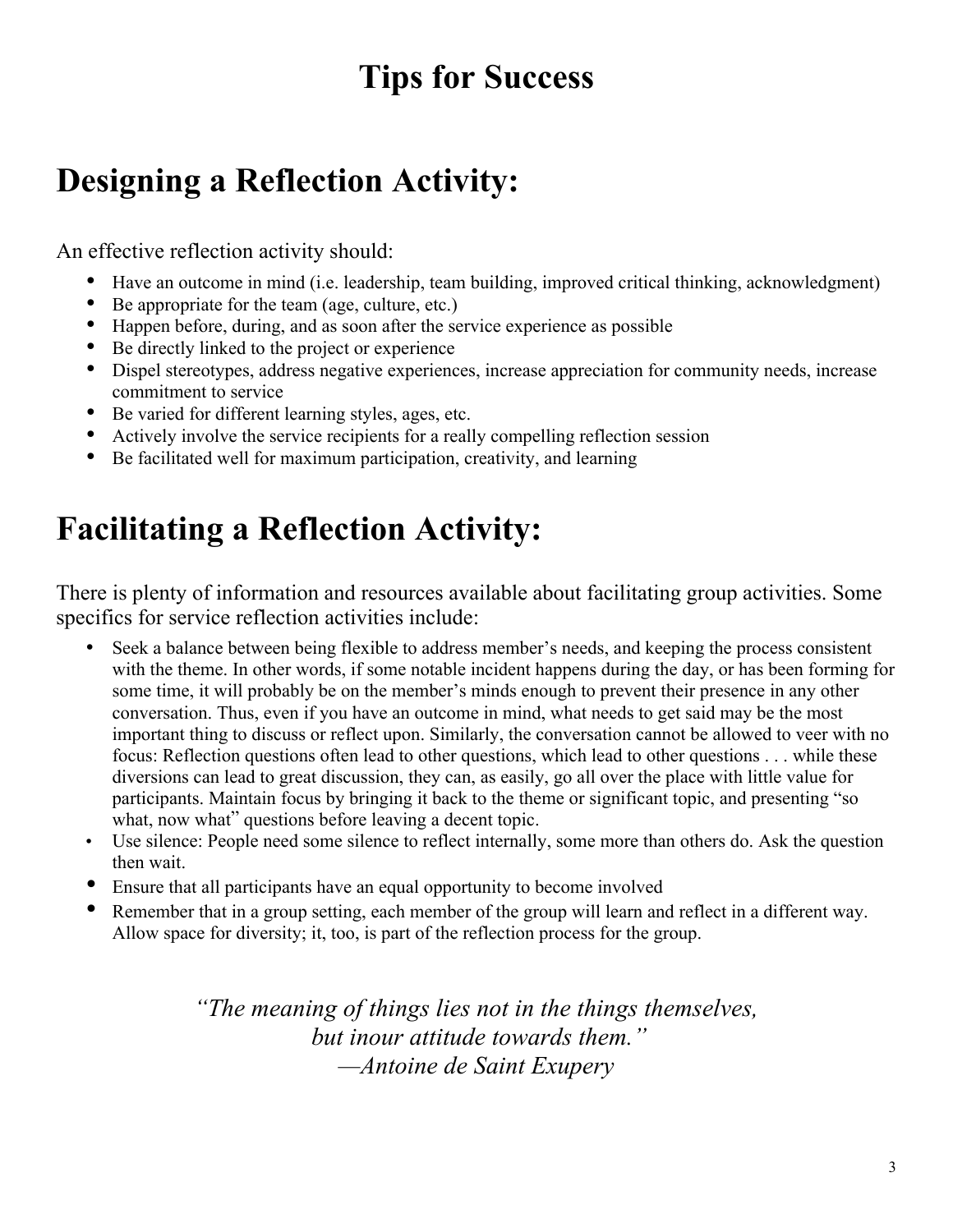# **What? So What? Now What?**

This is a well-used and successful model to assist you in designing the reflection activities. Although you can derive learning from each question, focussing on all three will provide broader insights and keep participants from getting stuck on only the facts or just the feelings.

**What?** (Reporting what happened, objectively). Without judgement or interpretation, participants describe in detail the facts and event(s) of the service experience.

#### Questions include:

*What happened? What did you observe? What issue is being addressed or population is being served? What were the results of the project? What events or "critical incidents" occurred? What was of particular notice? How did you feel about that? Let's hear from someone who had a different reaction?* 

**So What?** (What did you learn? What difference did the event make?) Participants discuss their feelings, ideas, and analysis of the service experience.

Questions can also be focused on the meaning or importance of the activity to:

- The Participant: *Did you learn a new skill or clarify an interest? Did you hear, smell, feel anything that surprised you? What feelings or thoughts seem most strong today? How is your experience different from what you expected? What struck you about that? How was that significant? What impacts the way you view the situation/experience? (What lens are you viewing from?) What do the critical incidents mean to you? How did you respond to them? What did you like/dislike about the experience?*
- • The Recipient: *Did the "service" empower the recipient to become more self-sufficient? What did you learn about the people/community that we served? What might impact the recipient's views or experience of the project?*
- The Community: *What are some of the pressing needs/issues in the community? How does this project address those needs? How, specifically, has the community benefited? What is the least impact you can imagine for the project? With unlimited creativity, what is the most impact on the community that you can imagine?*
- • The Group (group projects): *In what ways did the group work well together? What does that suggest to you about the group? How might the group have accomplished its task more effectively? In what ways did others help you today? (and vice versa) How were decisions made? Were everybody's ideas listened to?*

**Now What?** (How will they think or act in the future as a result of this experience?) Participants consider broader implications of the service experience and apply learning. Be aware to strike a balance between realistic, reachable goals and openness to spontaneity and change.

### Questions include:

*What seem to be the root causes of the issue/problem addressed? What kinds of activities are currently taking place in the community related to this project? What contributes to the success of projects like this? What hinders success? What learning occurred for you in this experience? How can you apply this learning? What would you like to learn more about, related to this project or issue? What follow-up is needed to address any challenges or difficulties? What information can you share with your peers or community volunteers? If you were in charge of the project, what would you do to improve it? If you could do the project again, what would you do differently? What would "complete" the service?*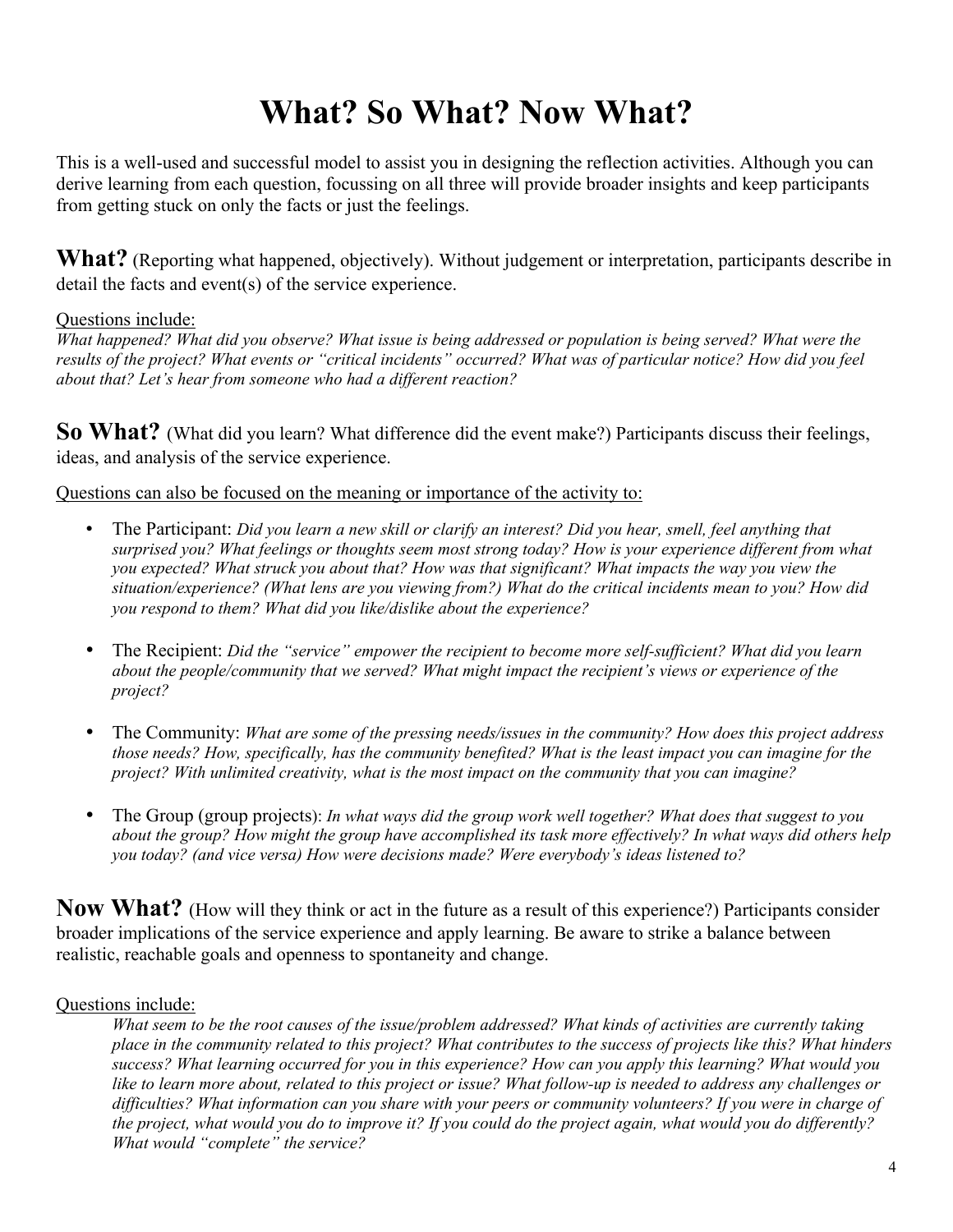Following is a collection of reflection activities, separated into the amount of time required. The intention is for reflection to be available and utilized any time, whether you have fifteen seconds or two hours. Endless supplies of activities are available from combining ideas from activities in the kit. This toolkit is also ever expanding, so please submit your favorite reflection activities to NWSA, Metro Center, 2044 E. Burnside, Portland, OR 97214 or nwsametro@esd112.org (attn. Member Development Coord.)

## **15**—**60 Second Activities:**

**Posed question:** Reflection does not require a product or a discussion. Gather the group, obtain silence, and ask a question (for ideas look above). Give a few more seconds of still silence.

**Posed sensation:** Same as above, but ask participants to check in with some sensory stimuli (sound, smell, sight) and make a mental bookmark of the project with that observation.

**Capturing:** Each participant makes a face, a sound, or movement capturing how they felt about the service project.

**Snapshot:** Create a silent snapshot of the service project. One person starts with a pose or action related to the project, everybody else joins the "snapshot."

## **1 to 5 Minute Activities:**

**Question discussion:** Randomly, or in a circle, each person responds to a posed question (such as "project highlight")

**One to Three words:** Each person shares one to three words to describe the service activity or how you feel about the service activity or anything else regarding the project.

**Journaling:** Each person responds to a question in writing

**Poetry/Writing Slam:** Take turns; each day somebody else will write a short poem or sentence about the project, then share it with the group.

**Sculptor:** One participant chooses a topic and asks for a set amount of participants to be the clay. The clay people let the sculptor mold them into the sculptor's vision of their topic i.e. invasive plant removal or the plight of someone who is homeless or racism.

## **5 to 30 Minute Activities:**

**What? So What? Now What?:** To get to each step in the model, allow 5 to 30 minutes for group processing. **Written Reflection:** Pose three or four questions, using "what, so what, now what" model, and allow time for writing. (i.e. What you did, why/how you did it, how you could do it better)

**The Image:** Prior to the project, each person writes or draws about the people or objects they will be working with (such as a tree for a tree-planting project or the community being served), the subject matter, or their feelings about the project. Revisit (or re-write/draw) it after the service project and discuss.

**Senses**: Before activity, project, event ask participants to share what they expect to hear, smell, see, touch and taste. Follow up after the day with what the participant actually senses.

**Pictionary:** Have a pictionary game about the experience and how you felt. Talk about it as a group.

**Parables/Stories:** Read a piece of pertinent literature and have participants respond and draw correlations to service experience.

**Letter to self:** Prior to a project, have participants write a letter to themselves about their personal and career goals regarding the project, or feelings about the project or community. Place it in a sealed envelope, mail it to yourself or hand out again to the team after six months and reflect.

**Masks:** Make a two-sided mask from a paper plate. Draw an image of how others might see you on one side, and how you see yourself on the other. Discuss the contrast. Or, could be work self/free time self, actual work/dream work.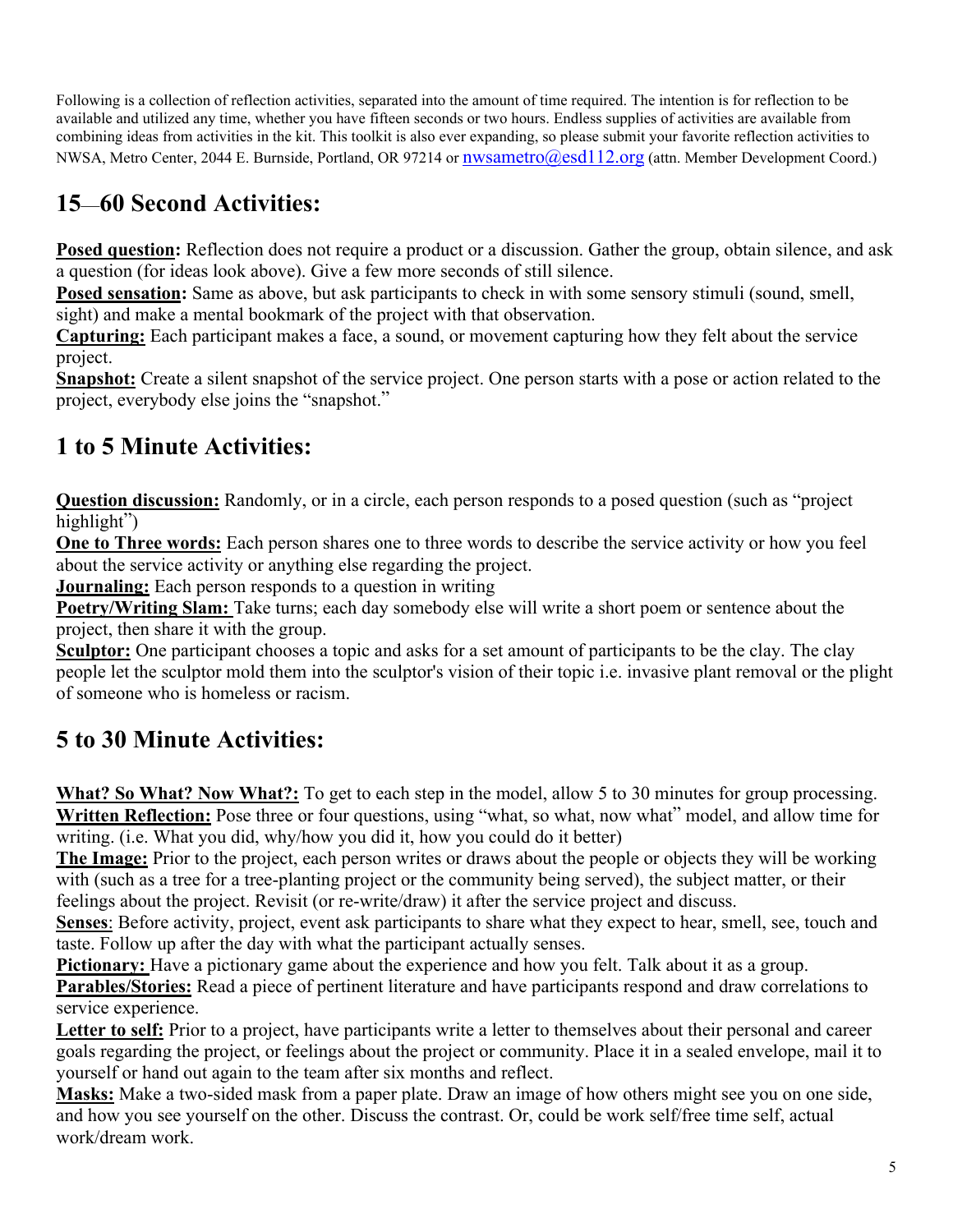**Gingerbread Models:** Draw a large gingerbread person at the beginning of the day, with drawings/writings of what makes a good (mentor, urban forester, team member, etc.). At the end of the day, share what you did well, how you thought you could improve.

## **5 to 30 Minute Activities (cont.)**

**Yarn Web:** Stand in a circle with a ball of yarn. Each person throws it to another and says one word that explains what they will bring to the next project, something they appreciated in the person they are throwing it to, what they learned, etc. The yarn forms a web supported by the group. Use a thicker string, lower it, and have someone climb on, and try to support a person! (use caution with this one).

**Cartoon:** Draw a cartoon that teaches something important regarding the service project.

**All on the Wall:** Put a large piece of paper up on one wall or all the way around the room. Participants write or draw feelings/thoughts/learnings on the paper. Facilitator leads discussion based on writings.

**Recommendations:** Compose a letter to your site supervisor offering suggestions for working with future volunteers.

**Lifeline Biography:** Draw a line representing and plot significant periods/events (with writing or drawings) influencing who you are. Share with a partner or small group. This can be adapted many ways: do the same except using a river as a metaphor (where were there rapids, meandering, etc.) or do a Service Biography line (when first service experience, what influenced you, positive and negative impacts on your life)

**Object share:** Each person brings in and passes around an object, and shares how the object is like them or the project they just did (pick a specific one) examples include: "what I contributed to the team, how I felt about this project, what I learned, etc." The object can be something found in nature, a type of food, a book, etc. (pick one!)

**How did it taste:** Bring a mixture of fruits and nuts, have them use these items as metaphors to describe their day, week, project, group interaction, etc, and answer the question, "how did it taste." The, "what would you like it to taste like?"

## **30 Minute to Two-hour Activities:**

**Song, Poem, Collage, Sculpture, Written Story, Skit**: Create something artistic as a large group, or individually then meshed together, to express what happened, how it felt, or what the service experience meant to you. It can incorporate what was learned, accomplished, challenges overcome along the way. Could be presented to people from organizations that helped, parents, community volunteers, etc.

**Interview each other**: Break the group into pairs or triplets and have them interview each other about their service experience, take notes, and summarize a couple of things to the group.

**Teach:** Teach others what you learned through this service experience. Put together instructions or references for learning more about it.

**Imitations:** Each team member picks the name of another team member out of a hat, and imitates that person relating two or three positive traits/contributions to the team, and one quirky habit (something light – judgement is essential)

**Inventory:** Develop an inventory for the community being served or your own community, regarding the problem you are addressing or work you are doing. What are the resources, who are the local leaders, what roles to certain organizations play, what relationships exist, what other work has been done, what are the various attitudes about the project, what are the challenges, where are they, etc. (see CNS document "By the People" for more info.)

**Media**: Build a skill as well as reflect by writing press releases, taking pictures, contacting media, and obtaining some media coverage of the project.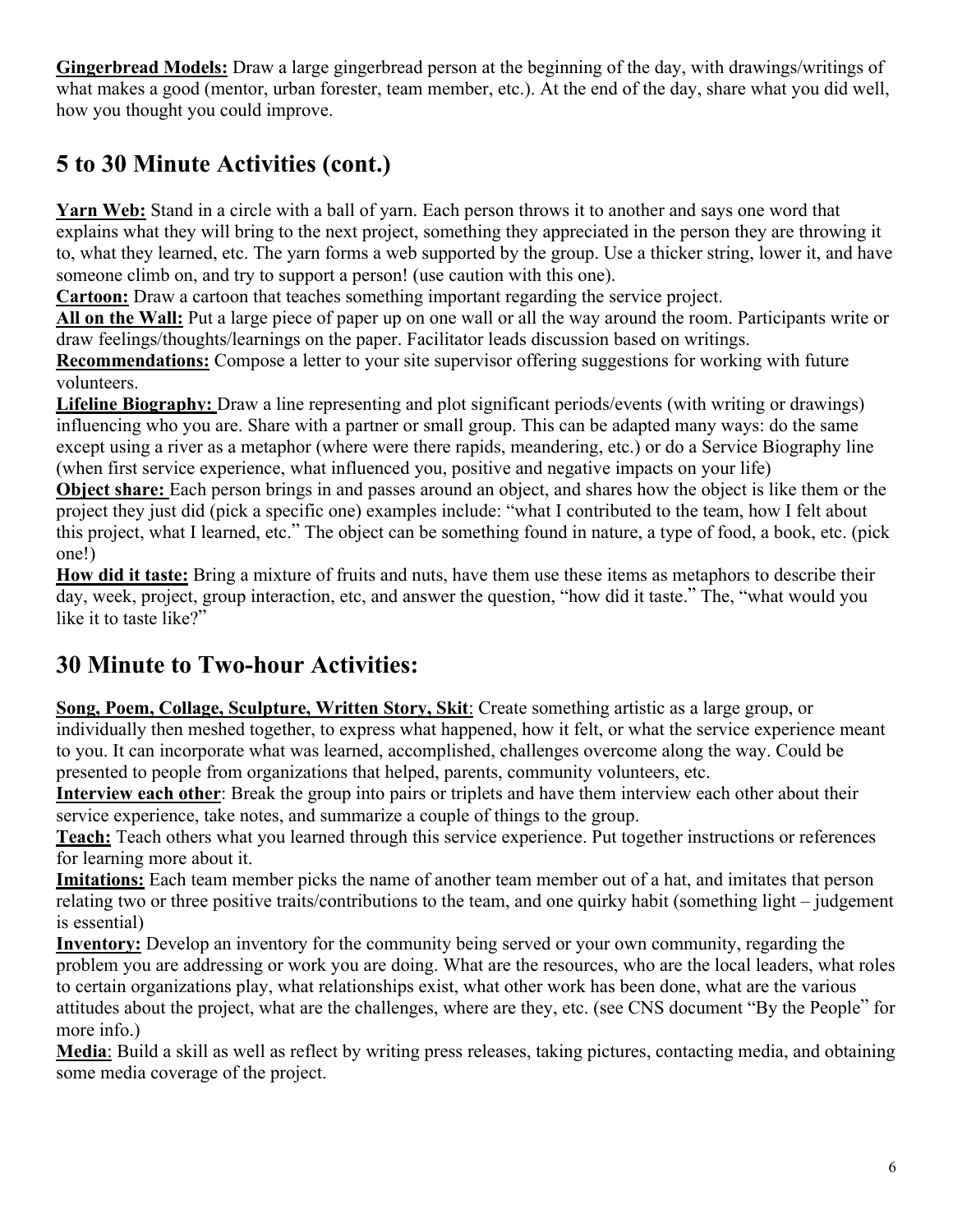## **30 Minute to Two-hour Activities (cont)**

**Poetry:** Each participant comes up with a metaphor to represent where they are in life (or in service) right now. The metaphors are shared in the whole group, writing them on the flip charts. Break into groups of six, each group chooses a metaphor to write about, each person writes (stream of consciousness) for five minutes. Each person chooses two favorite phrases from their writing and weaves them together with the phrases from other participants of their group to compose a twelve-line poem.

**Crafts:** Make clay masks, make a sculpture out of recycled or natural materials, finger-paint, etc. Virtually any art activity can be adapted to a reflection experience.

## **Appreciation/Acknowledgement**

**Yarn Ball:** (see above for more info) Each person states what he or she appreciate about the person they are throwing the ball to.

**Appreciation Cards:** Each person writes their name on a card, or slip of paper. Then, the cards are passed around the circle, and each person on the team writes (and draws, if desired) something they appreciate about that person. When they come back to the person of origin, have each person take time to read the cards and make comments.

**Whisper-walk:** The group forms two lines facing each other. One blindfolded or eye-closed person at a time walks down the middle of the two lines. People on either side of the line step in to the middle (if and when moved to), tap the walker on the shoulder, and whispers in their ear something they appreciate about them. People at the end of the line help guide the person back in line, then they take their blindfold off.

**Inside Circle:** Each team member takes turns sitting in the middle of the circle with their eyes closed (or opposite the group with their back to the group) and remains silent while the rest of the team randomly share things they appreciate about that person. You might even have somebody writing down what was said.

**Imitate-Exaggerate:** Each person in the team picks from a hat the name of one other person on the team, and imitates their positive qualities with exaggeration, until the other team members guess who that is. This can be done with the entire group at once, around some task or decision, then discussed afterwards.

## **Longer-term Project or Team Experience Activities:**

**Scrapbook or Memory Box:** Create a scrapbook of your memories with the team or project, including pictures, quotes said, skills learned, challenges overcome, etc.

**Letter to Yourself:** At the beginning of the year, write a letter to another person or yourself on something like what your expectations or goals are for the year or why you choose to do service. Collect, save and redistribute at the end of the year. Share and discuss.

**Team Photo Trading Cards:** You can add history, quotes, and service "stats."

**Video:** Shoot a video about the project or about the topic related to the project.

**Display/Mural:** Create a group or project display/mural, which chronicles the project. If utilized, this can be an excellent outreach tool for recruiting new members or community volunteers, or the public awareness of the project.

**Newsletter:** Pool your service reflections, stories and pictures together to make a newsletter. This can be sent out to members, sponsors, staff, and community volunteers involved in the project.

**Zine**: A mixture of pictures, drawings, poetry, quotes, free-writes, etc.

**Journal:** A little writing, every day, goes a long, long way.

**Report:** Write a report on the project. Use photos!

ABC book: Illustrated with one sentence, thought and/or picture for each alphabet letter. For grown-ups, use the project or organization name instead of alphabet!

**Mosaic or Quilt:** Gather mortar, tiles, plates, a mold, etc. and make mosaic stepping stones representing your service experience, then share with each other.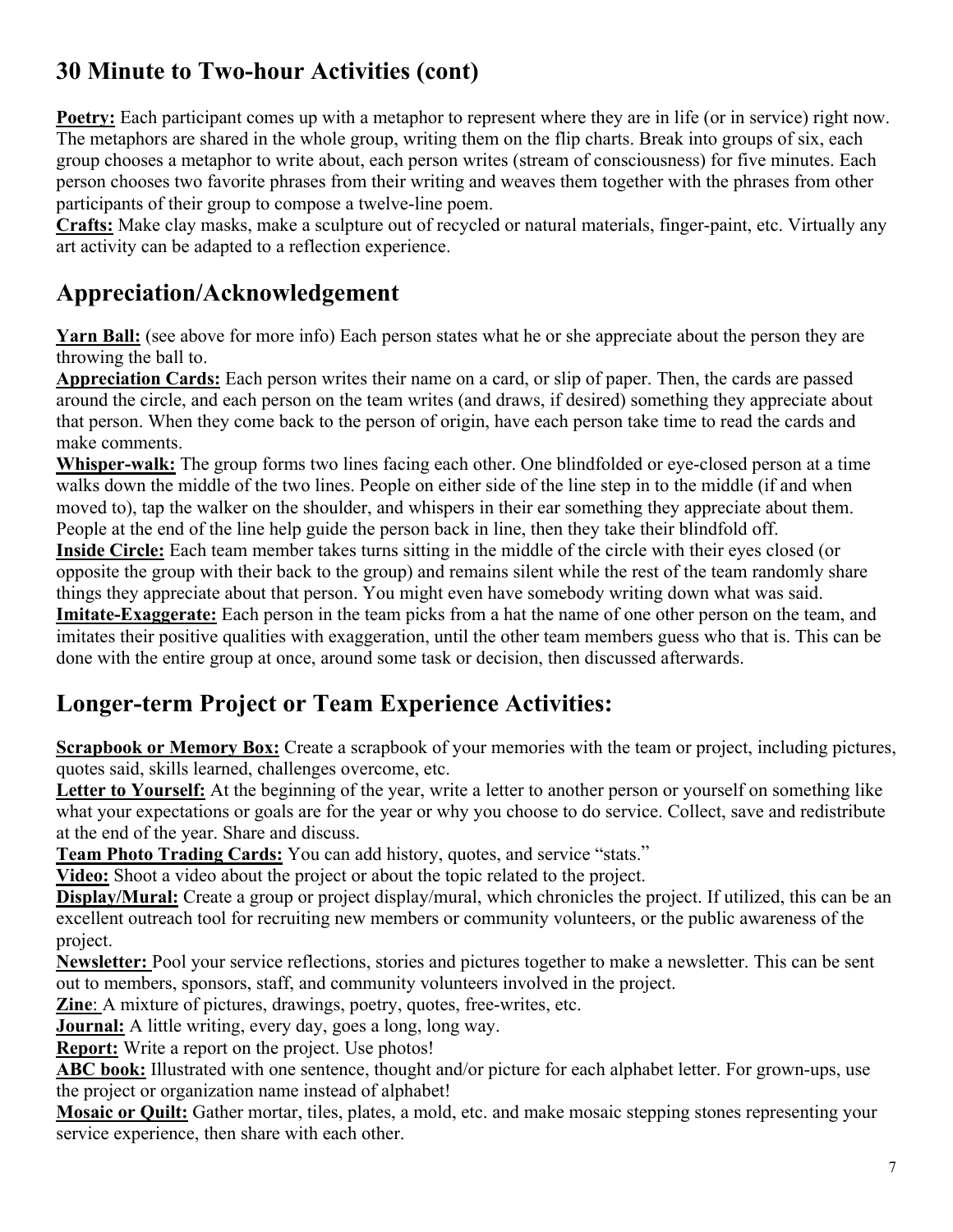## **Journaling: A Primer**

Journaling is one of the best reflection tools. Ideally, the program or project would allow for a ten to fifteen minute period every day for the volunteers to journal; preferably at the end of the day or during/after a debrief. It is helpful if staff or the project leader provides substantial structure to insure quality, conscientious journaling. Regardless of the time allotted, it is important to encourage participants to write whatever comes to mind, and to not worry about grammar, spelling, punctuation, etc. This entails a commitment to confidentiality, that nobody will ever share what the have written unless they want to. You also want to be definite and clear about the time allotted, (five to fifteen minutes) and let them know when it is almost finished.

### **Journaling Methods**

**Clusters**: Have people shout out words or phrases that describe the day. Ask each person to take two minutes to write five or six words in random spaces on their journaling page. Give a short speech about the interconnectedness of everything, the web of life, Quantum Physics, or whatever and ask them to do a free write focussing on those five or six items and how they are related.

**The Critical Incident:** Choose an incident that involved the entire team and give them a couple of minutes to think about the incident. Then ask them to write a detailed, factual report of what happened, making sure to answer the four "W" questions, "who, what, where, when." You can then have participants share their stories to see how they differ from another.

**Dialogue:** A good one for developing observation and communication skills. Ask participants in the morning to pay special attention to conversations they hear throughout the day, including light conversations between staff and volunteers, volunteers and sponsors or stakeholders, etc. Ask them to pay special attention to mannerisms, accents, and the tone of the conversation. Later, have the participants pick a dialogue and duplicate as closely as possible how it went. This should be done in a light-hearted manner on a light-hearted day to avoid a "bashing" session. This is an exercise that gets better with time, as their observation and retention skills improve.

**Different Perspectives:** A great one for developing empathy skills. Ask participants to recall a specific occurrence from the day that involved some degree of conflict. Ask them to assume the viewpoint opposite that which they actually held during this conflict (or the viewpoint they were the least empathetic with) and write a description of the conflict from this perspective. This can include what happened, their role in it, what they want, what they envision as the ideal solution. Good debrief questions are, "How did it feel to do this writing, how were you able to get in their shoes or how was it difficult, what is one thing you realized through this writing."

**The Fly on the Wall:** Ask participants to take a couple moments to reflect on the day (where they've been, what they've done, whom they've worked with, tools they've used). Then ask them to pretend they were a "fly on the wall" observing but not participating in the scene and write a short descriptive passage based on their observations. You can also use any animal or plant or person that was near the project site.

**Guided Imagery:** Encourage participants to relax, close their eyes, get comfortable, notice their breathing, etc. and read a guided imagery. Then, ask the participants to free-write about what they experienced.

**The Free Write:** The easiest and perhaps most effective journaling method, wherein people that think they "can't write" or "have nothing to say" realize how much and how well they can write. For a predetermined amount of time participants engage in continuous writing by keeping their pens moving . . even if only to write, "I don't know what to write." It is helpful to trigger the free-write with an open-ended sentence such as "I don't think I'll ever forget... or "If I could do one thing differently, I would…" or make up your own! Let participants know when they are nearing the end of the writing time, then ask them how it went.

**The Letter:** Have participants write a letter to themselves, a relative, a historical figure, a political figure, etc. describing the project and what it means to them, or ask for some piece of advice, etc.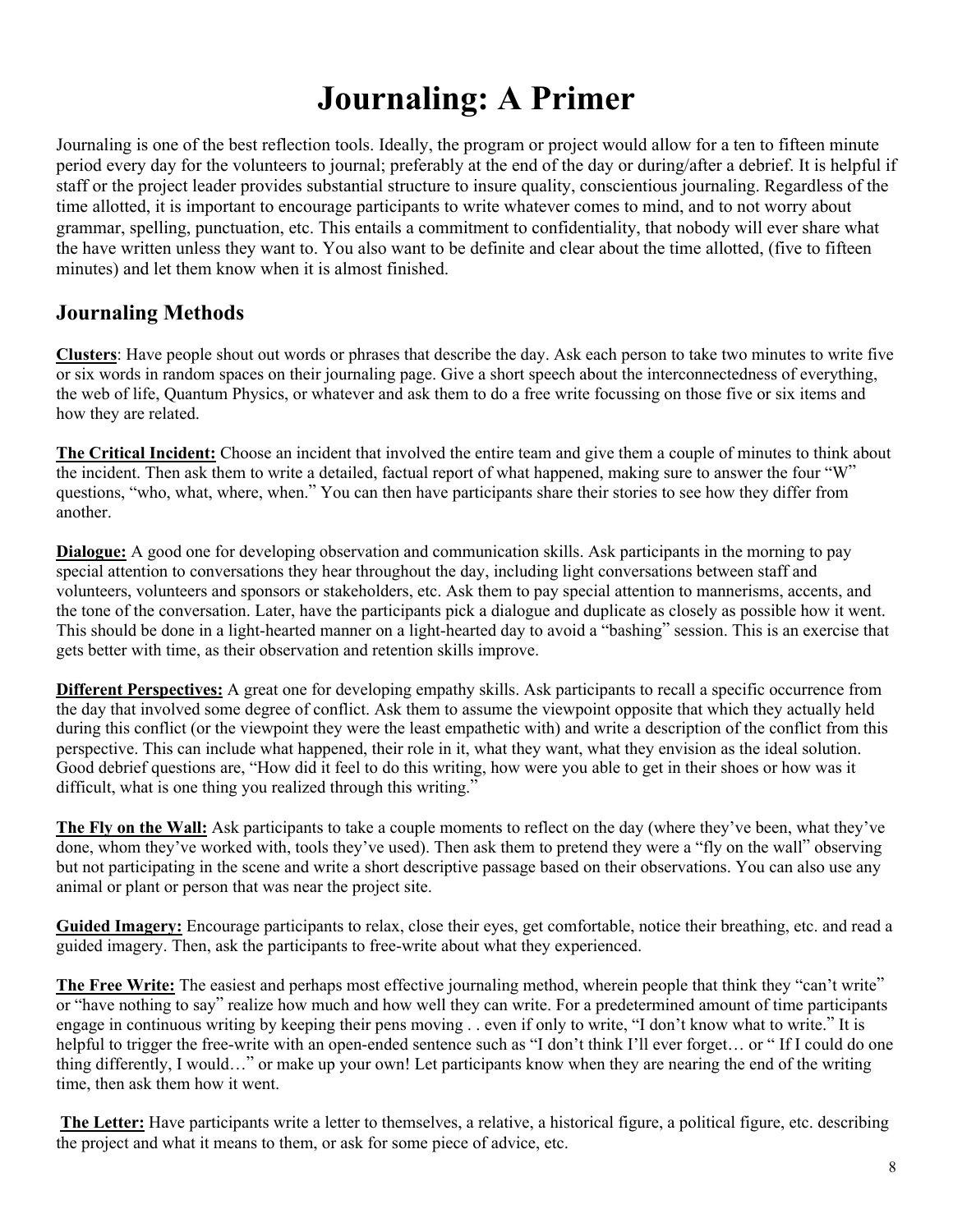# **Good Reflection Writing/Sharing Questions:**

- What is service? What is the difference between service and volunteering?
- Has your definition of service changed? Why? How? Should everyone do service?
- Describe a problem the team has been having. List possible solutions.
- Make a list of the skills used and learned on this project.
- What have been the best and worst parts of this project?
- Describe a person you met on your project. What are their attitudes about the project, where might those attitudes have come from?
- What communities/identity groups are you a member of? How might this be related with your commitment to service?
- Have you ever felt hopelessness, despair, discouragement or burnout related to your service? How have you dealt with this? How can reflection help?
- What are some of the problems facing the world today? (mind map) How does your service connect or address these issues?
- Identify a person, group, or community that you got to know this year, who is significantly "other" for you. What are the needs or challenges facing them that particularly got to you? What is one way in which you've allowed yourself to be changed as a result of knowing these folks?
- What community need, work challenge, or public issue have you given the most deliberate, critical, analytical thought to this year? What are some factors and facts you looked at, data you considered? Who or what resources did you consult?
- Over the next two years, what's one issue or challenge you would like to be a more respected authority on? How will this be a challenge for you?
- Dedicating ourselves to service rather than selfishness or our own comfort can be scary. We risk honestly getting to know others who are different, and come face to face, day after day, with pain, abuse, hatred, violence. What are two fears or inner worries you have, that somehow keep you from being the person of service you hope to become? What is something in your life that brings your courage, that gives you hope?
- What is one way in which you expect the community you are serving to nourish, nurture, or satisfy you? What are two ways you will take responsibility for that community?
- Summarize the most important things you will take with you from the experience.
- Your commitment to service can involve many things, including keeping your word (also being realistic when we say "yes") and resisting the temptation, at least some of the time, to move on to new causes and needs. Think of something this year that you really didn't want to continue doing, but you kept doing it the best you could. Was there something you got out of that?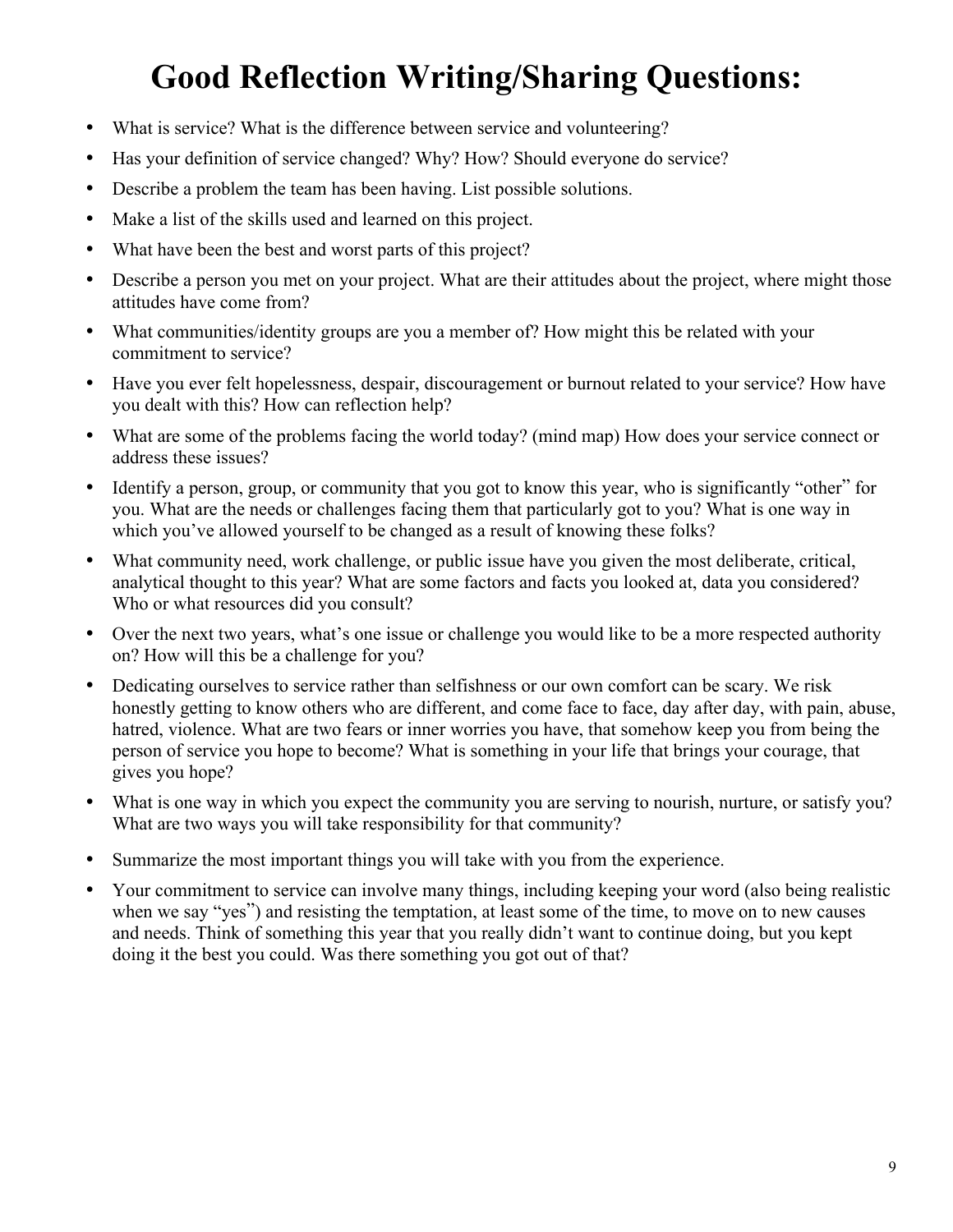## **Service Reflection Quotes**

"The reasonable man adapts himself to the world: The unreasonable man persists in trying to adapt the world to himself. Therefore, all progress depends on the unreasonable man." *—George Bernard Shaw* 

"Nothing will ever be attempted, if all possible objections must first be overcome." —*Samuel Johnson* 

"The universe is made of stories, not of atoms." —*Auriel Rukeyser* 

"You cannot travel on the path until you have become the Path itself." —*Buddha* 

"It is better to light one small candle than to curse the darkness" —*Confucius* 

"We didn't inherit the land from our fathers. We are borrowing it from our children." —*Amish belief* 

"The best test, and the most difficult to administer is: Do those served grow as persons; do they, while being served, become healthier, wiser, freer, more autonomous, more likely themselves to become servants?" —*Robert Greenleaf*, Servant Leadership

"All… are caught in an inescapable network of mutuality, tied in a single garment of destiny . . . I can never be what I ought to be until you are what you ought to be, and you can never be what you ought to be until I am what I ought to be. This is the inter-related structure of reality." —*Martin Luther King, Jr.* 

"A human being is part of the whole, called by us 'Universe,' a part limited in time and space. He experiences himself, his thoughts and feelings, as something separated from the rest, a kind of optical delusion of his consciousness. This delusion is a kind of prison for us, restricting us to our personal desires and affection for a few persons nearest to us. Our task must be to free ourselves from this prison by widening our circles of compassion to embrace all living creatures and the whole of nature in its beauty." *—Albert Einstein* 

"If you want to build a ship, don't drum to the women and men to gather wood, and divide the work, and give orders. Instead, teach them to yearn for the vast and endless sea."—*Antoine De Saint-Exupery*, The Wisdom of the Sands

"Reading (or serving) without reflecting is like eating without digesting." —*Edmund Burke* 

"Not until we are lost do we begin to understand ourselves." —*Henry David Thoreau* 

"We don't see things as they are, we see them as we are." *—Anais Nin* 

"No problem can be solved from the same level of consciousness that created it." —*Albert Einstein* 

"No gem can be polished without friction, nor human perfected without trial." —*Confucious* 

"Not everything that counts can be measured. Not everything that can be measured counts" *—Albert Einstein* 

"I was taught that the world had a lot of problems; that I could struggle and change them; that intellectual and material gifts brought the privilege and responsibility of sharing with others less fortunate; and that service is the rent each of us pay for a living… the very purpose of life, and not something you do in your spare time or after you have reached your personal goals." —*Marian Wright Edelman* 

"I slept and dreamt that life was joy. I awoke and saw that life was service. I acted, and behold, service was joy." —*Rabindranath Tagore* 

"You cannot sincerely help another without helping yourself." *—Ralph Waldo Emerson* 

"Whenever you are in doubt, apply the following test: recall the face of the poorest and weakest person you may have seen and ask yourself if the step you contemplate is going to be of any use to them." *—Mahatma Ghandi*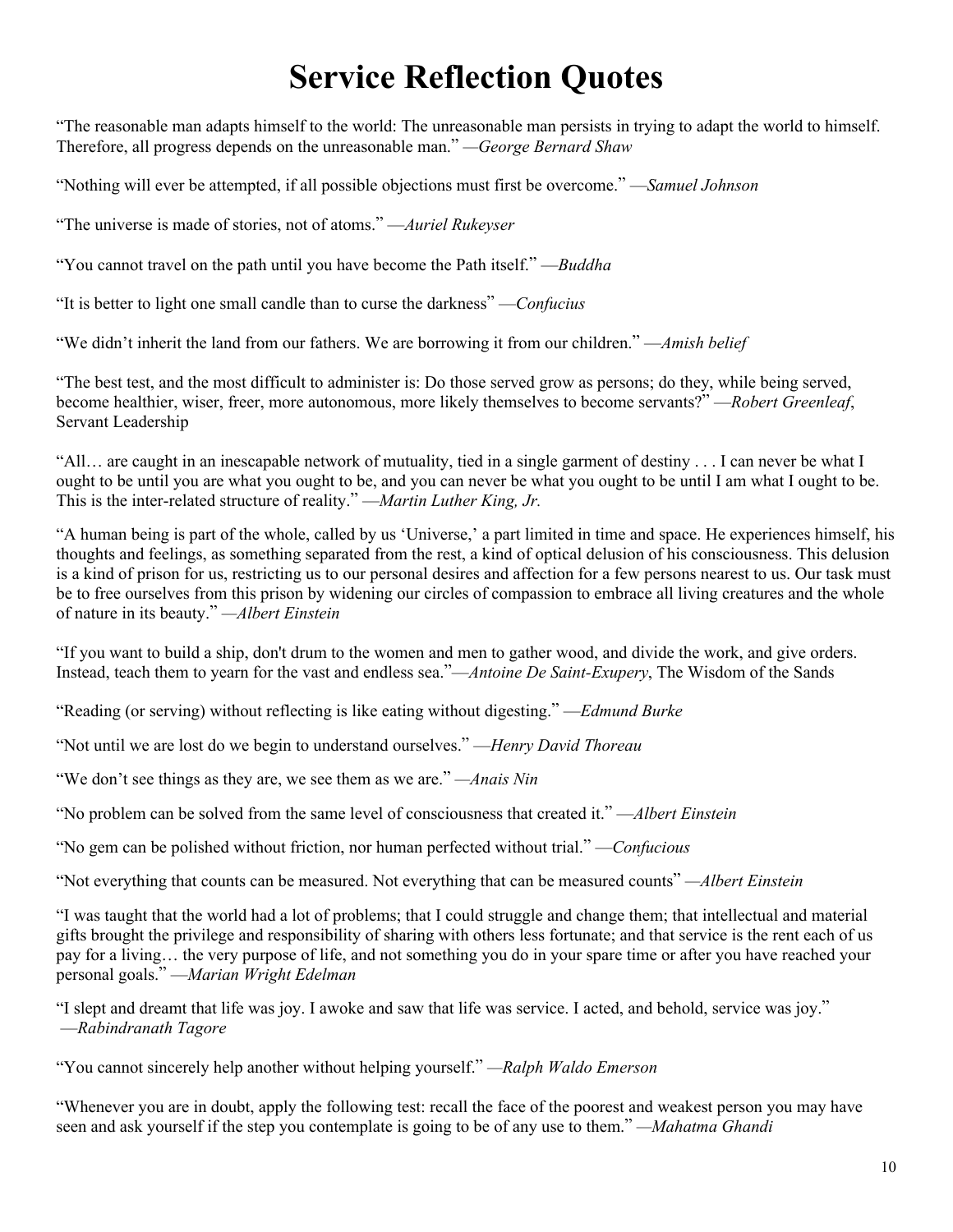## **Internet Resources**

*The internet is a vast resource for finding new activities, philosophies, and even discussion groups (if you're really into it) for reflection. Below are a few examples of the myriad useful sites out there—try any search engine and you'll find many more.* 

#### www.servicelearningnw.org

Service Learning NorthWest provides trainings and resources for community-based organizations and educators throughout Portland and Vancouver. They share information on curriculum, project planning, reflection, and much more. Larry Fletch operates a listserv that updates educators (and anyone who joins) with the latest in Service Learning techniques and news from around the country.

#### www.earthforce.org

Earth Force is a national organization that works to empower youth to change their world through a series of well-thought out organizational and problem-solving steps. Their website carries links to some of their tools/activities for engaging youth in deeper inquiry about issues and their own motivations.

#### www.uvm.edu/alive

This is the link to the University of Vermont's Academic Learning Integrated with Volunteer Experience (ALIVE) program, a cool Service Learning program in itself. If you follow the links to the John Dewey Project on Progressive Education, you'll come to their awesome, download-able handbook on facilitating service reflection, which includes quotes, philosophy, and activities (we currently have a hard copy of this in the NWSA Metro Office in the Reflection binder) the exact address for the manual is http://www.uvm.edu/~dewey/reflection\_manual/index.html.

This is also a cool program to check out in itself.

#### www.cpawscalgary.org/education

This address takes you to the Calgary Chapter of the Canadian Parks and Wilderness Society's educational program pages. By following the links to their free resources, you can find some awesome environmentallyfocused educational materials from curriculum activities to visioning to group-building. They offer activities for a variety of ages.

#### www.studentsinservicetoamerica.org/tools\_resources/reflection.html

Students in Service to America is a site dedicated to "engaging America's students in a lifelong habit of service." This site has links to various resources that provide ways to integrate and process service into an overall learning experience. Among the links are our very own Toolkit and the National Service-Learning Clearinghouse (see below).

#### www.servicelearning.org/resources\_tools/links/index.php?

The National Service-Learning Clearinghouse has a list of sites that carry sample reflection activities for a variety of occasions and audiences—from academic settings elementary-college, to Earth Day, to several others.

#### www.uri.edu/univcol/URI101/Module\_II/index.html

By going to www.uri.edu/volunteer you enter The Feinstein Center for Service Learning at the University of Rhode Island, which carries links to other Service-Learning sites as well as URI's model of volunteer engagement. This specific link above is from a uniquely comprehensive class involving service and integration of the service reflection. The resources here are unique and useful in that they address ways to educate volunteers on the community issues they'll be working with before service and other modes of pre-flection (analyze assumptions, prepare for service, etc.).This site also provides provocative questions for after service,